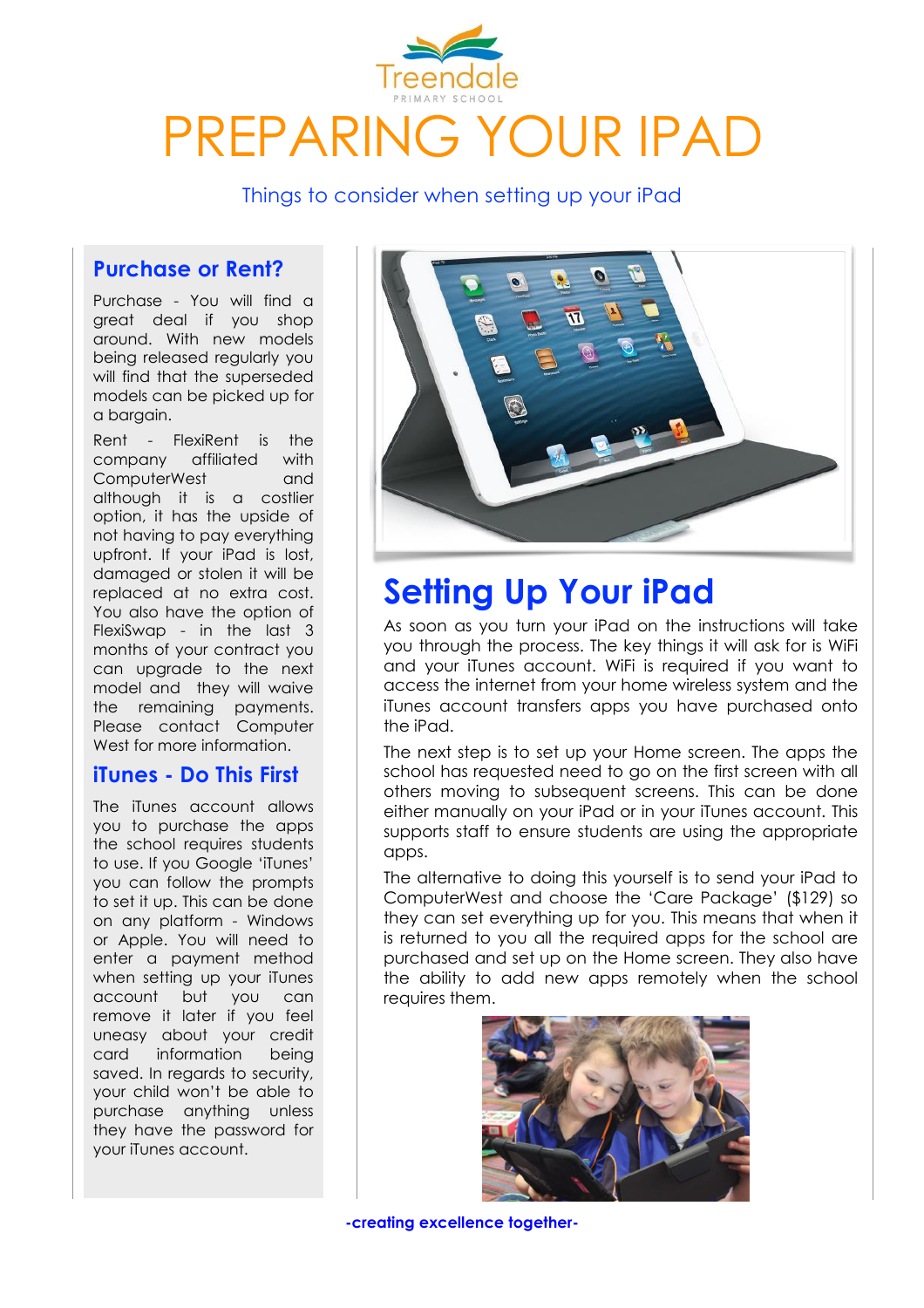

# Organising Your Apps on the Home Page

Apps can be organised into folders, which makes housing them on your Home Page easy and clutterfree.

To do this, press and hold down on an app for a few seconds until it starts to shake on the screen. If you drag and drop it on top of another app it will create a folder, which you can name. You can also drag and move apps to the bottom of the Home Page as well.

Organise your apps and folders by the names below so your Home Page will look the same as above:



## iOS: Understanding Restrictions (Parental Controls)

You can enable Restrictions, also known as parental controls, on iPhone, iPad, and iPod touch. Restrictions stop you from using specific features and applications. Learn more about the types of Restrictions and how to enable or disable them on your device.

### Using Restrictions

You can enable and adjust Restrictions on your device to prevent access to specific features or content on the device.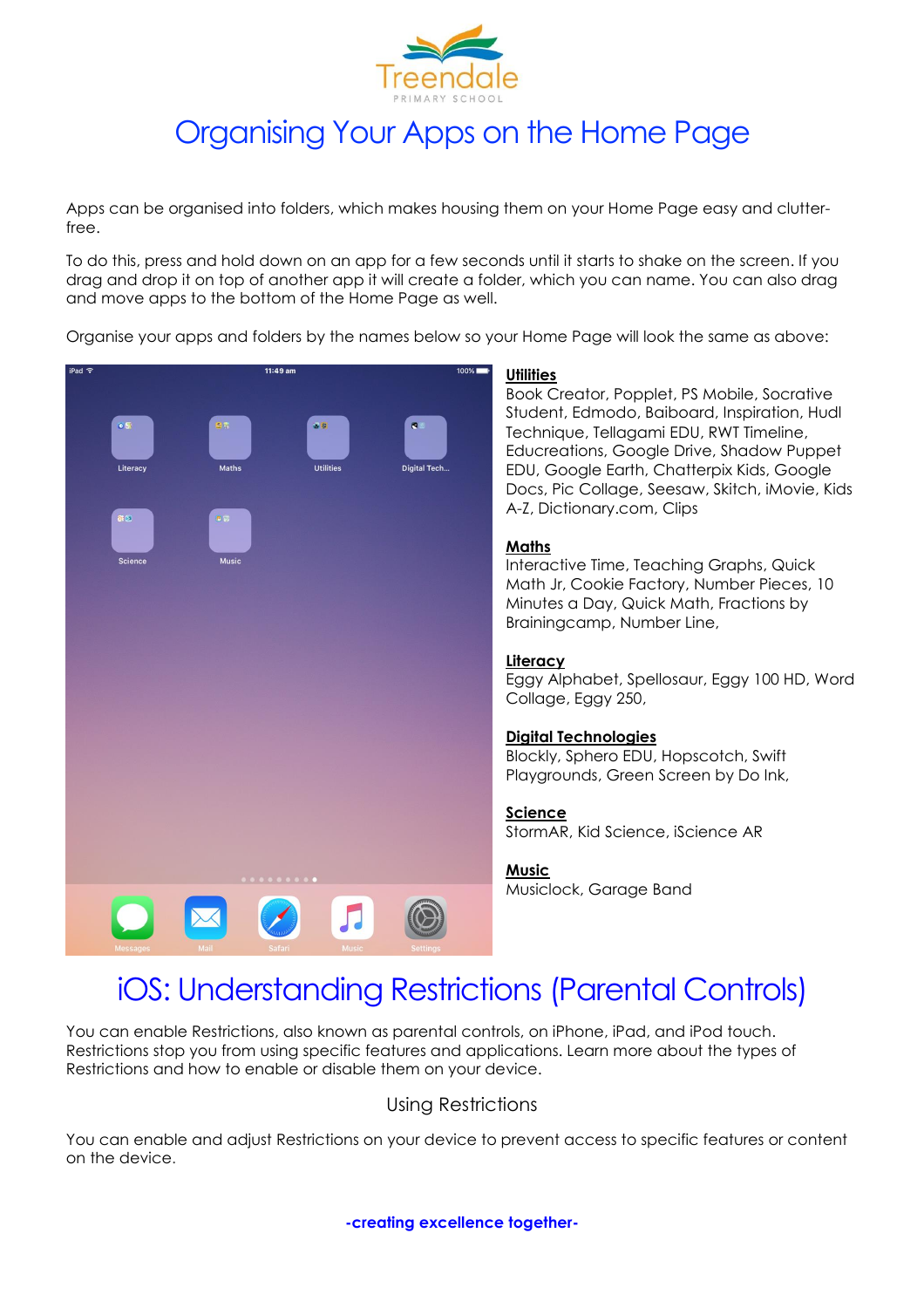

 $\overline{ }$ 

 $\overline{ }$ 

 $\overline{\phantom{a}}$ 

 $\overline{\phantom{a}}$ 

 $\overline{\phantom{a}}$ 

U

 $\ddot{\phantom{1}}$ 

 $\,$ 

iPad **全** 

1. Tap Settings > General. PRIMARY SCHOOL 2. Tap Restrictions.



9:41 AM Settings General

|         | Airplane Mode             | . Pinch to the Home Screen<br>· Swipe up to multitasking<br>· Swipe left or right between apps |                 |               |
|---------|---------------------------|------------------------------------------------------------------------------------------------|-----------------|---------------|
|         |                           | USE SIDE SWITCH TO:                                                                            |                 |               |
|         | Wi-Fi<br>AppleWiFi        | <b>Lock Rotation</b>                                                                           |                 |               |
|         | Bluetooth<br>On           | Mute                                                                                           |                 | ✓             |
|         |                           | Rotation Lock is available in Control Center.                                                  |                 |               |
|         | Notification Center       | Usage                                                                                          |                 | $\mathcal{P}$ |
|         | Control Center            | Background App Refresh                                                                         |                 | $\mathcal{P}$ |
|         | Do Not Disturb            |                                                                                                |                 |               |
|         |                           | Auto-Lock                                                                                      | 2 Minutes >     |               |
| $\circ$ | General                   |                                                                                                |                 |               |
| ◀⇒      | Sounds                    | Passcode Lock                                                                                  | $Off$ >         |               |
|         | Wallpapers & Brightness   | Restrictions                                                                                   | $Off$ >         |               |
|         |                           | Lock / Unlock                                                                                  |                 |               |
|         |                           |                                                                                                |                 |               |
|         | Privacy                   | Automatically lock and unlock your iPad when you close<br>and open the iPad cover.             |                 |               |
|         |                           |                                                                                                |                 |               |
|         | iCloud                    | Date & Time                                                                                    |                 | $\,>\,$       |
|         | Mail, Contacts, Calendars | Keyboard                                                                                       |                 | $\mathcal{P}$ |
|         | <b>Notes</b>              | International                                                                                  |                 | $\mathcal{P}$ |
|         | <b>Reminders</b>          |                                                                                                |                 |               |
|         | Messages                  | iTunes Wi-Fi Sync                                                                              |                 | ⋋             |
|         | FaceTime                  | <b>VPN</b>                                                                                     | Not Connected > |               |
|         | Maps                      |                                                                                                |                 |               |
|         | Safari                    | Reset                                                                                          |                 | ⋋             |

3. Tap Enable Restrictions and enter a passcode. You can use the passcode to change your settings or turn off Restrictions. **Important:** If you lose or forget your Restrictions passcode, you'll need to [perform](http://support.apple.com/kb/HT1414) a [factory](http://support.apple.com/kb/HT1414) restore to remove it



**-creating excellence together-**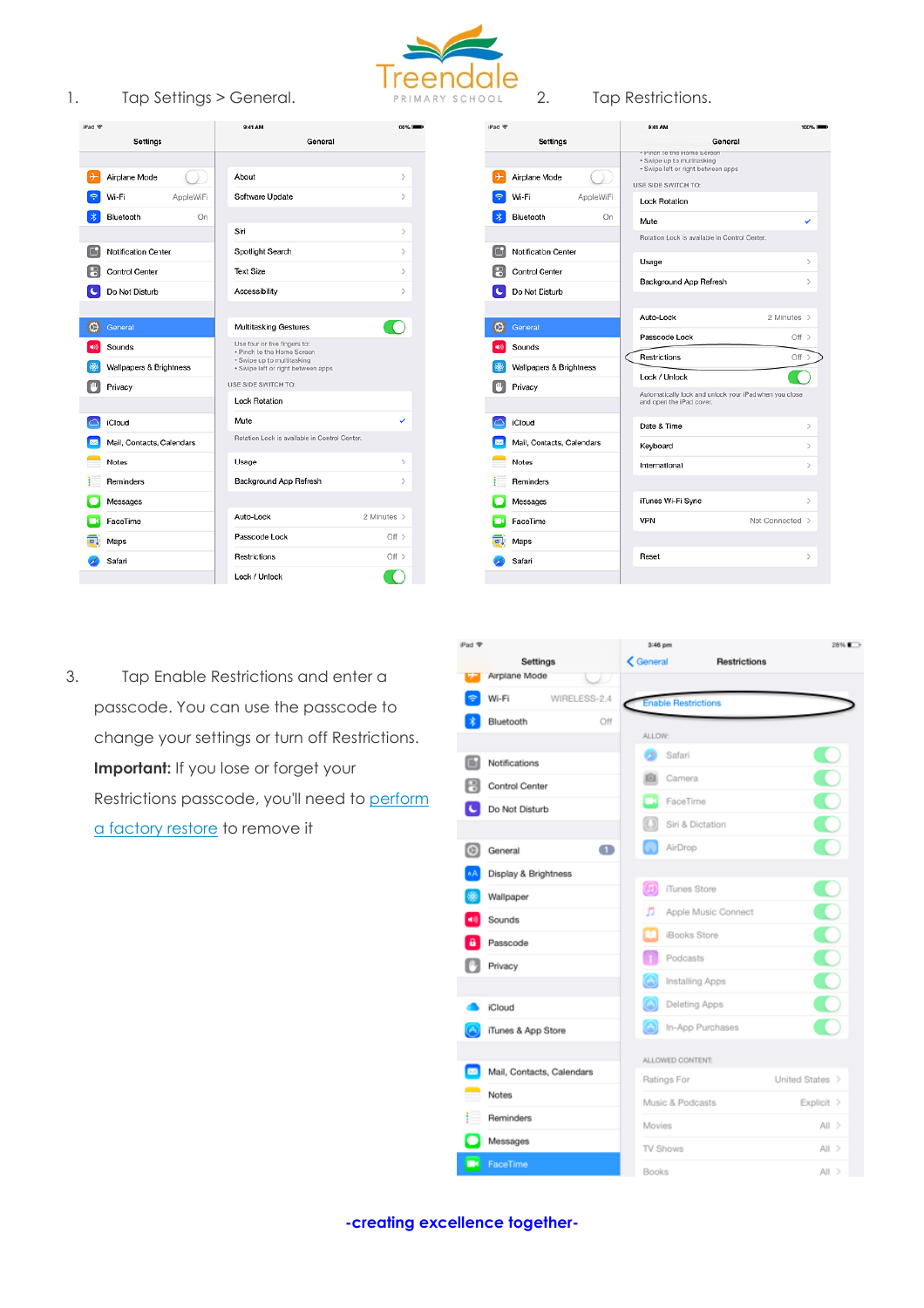

# iOS: Understanding Restrictions (Parental Controls)

## **Additional Information**

## **1.You can restrict access to these applications and features on the device**

- Safari
- Camera (also disables FaceTime)
- FaceTime
- iTunes Store
- iBooks Store<sup>2</sup>
- In-App [Purchases](http://support.apple.com/kb/ht6088)
- Siri
- AirDrop
- $\bullet$  [CarPlay](http://www.apple.com/ios/carplay/)<sup>3</sup>
- Installing apps
- Deleting apps

### **2.You can prevent access to specific content types**

- Ratings (select the country in the ratings section to automatically apply the appropriate content ratings for that region)
- Music and podcasts
- Movies
- TV shows
- Books<sup>2</sup>
- Apps
- Siri
- Websites
- You can also adjust the time necessary before a password is required to purchase content

### **3.You can prevent changes to privacy settings, including**

- Location Services
- Contacts
- Calendars
- Reminders
- Photos
- Bluetooth sharing
- Microphone
- Twitter
- Facebook
- Advertising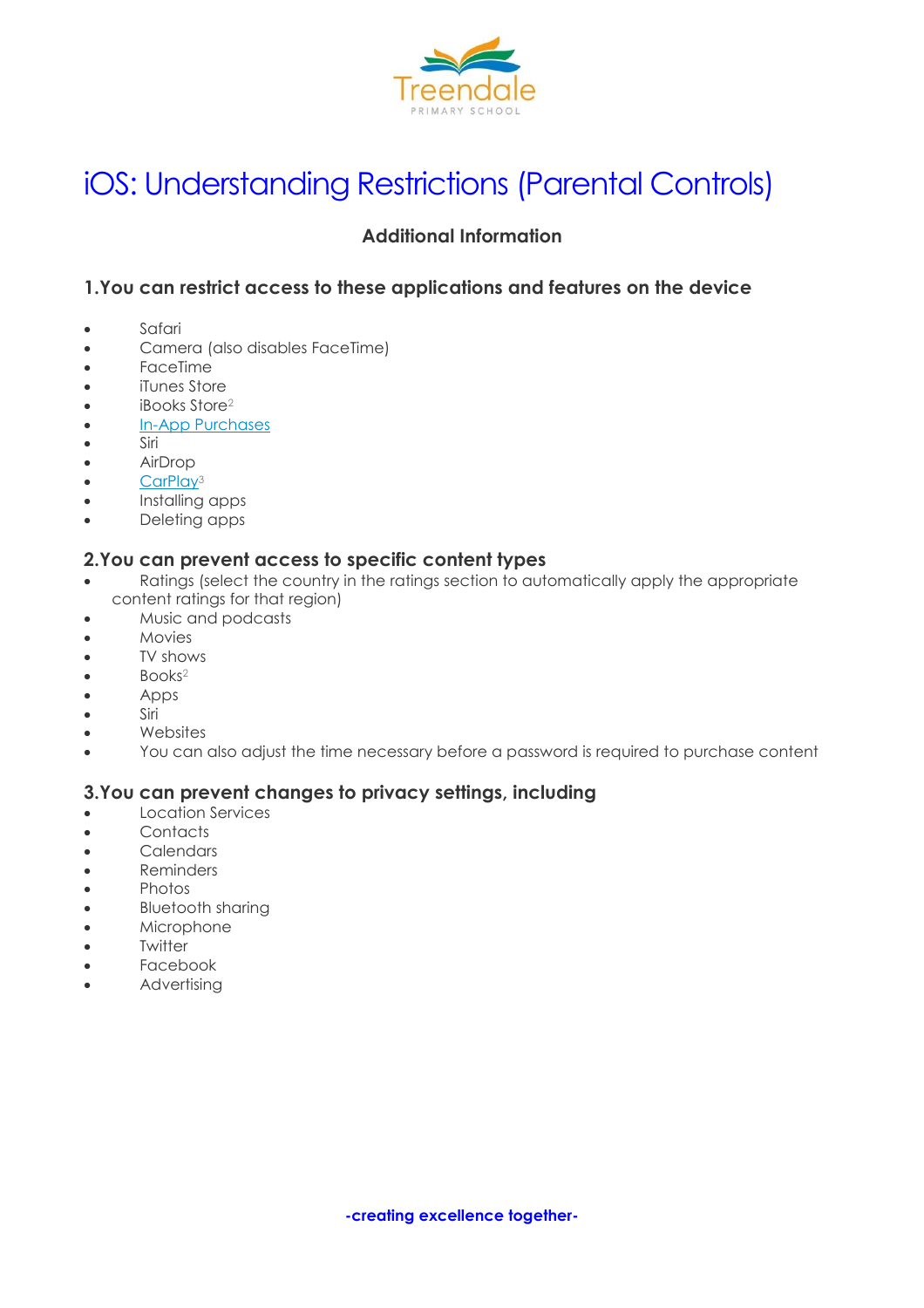

### **1. You can prevent changes to these settings and accounts**

- $\bullet$  Accounts<sup>4</sup>
- $\bullet$  Find My Friends<sup>5</sup>
- $\bullet$  Cellular data use<sup>6</sup>
- Background app refresh
- Volume limit

#### **2. You can restrict features within Game Centre:**

- Multiplayer games
- Adding friends

You can also turn on or enforce Restrictions using a profile (typically installed when using the device for business or education purposes). Check for installed profiles in Settings > General > Profiles. For additional information, contact the administrator or the person who installed the profile. To learn more about iOS software, see the user [manual.](http://support.apple.com/manuals/)

**Notes** 

- You can restrict access to YouTube in iOS 5 and earlier.
- Learn more about [iBooks and iBooks Store Restrictions.](http://support.apple.com/kb/HT5492)
- CarPlay is only available on iPhone 5 or later.
- You can prevent changes to Mail, Contacts, Calendars, iCloud, Twitter, Facebook, Vimeo, Flickr, iTunes, App Store, iMessage, and FaceTime.
- This is available only when you install the Find My Friends app.
- This is available only on cellular-enabled iOS devices.

By enabling Find my iPad, if it is misplaced it can be located on a map from any device that is connected to the internet.

To enable this on the iPad:

- 1. Tap on the 'Settings' app on the iPad
- 2. Tap on the 'iCloud' tab in the left hand column. You may need to enter your Apple ID
- 3. Tap on the button that is to the right of 'Find my iPad'
- 4. You may be prompted to enable Location Services which you will need to do



## Set up 'Find My iPad'